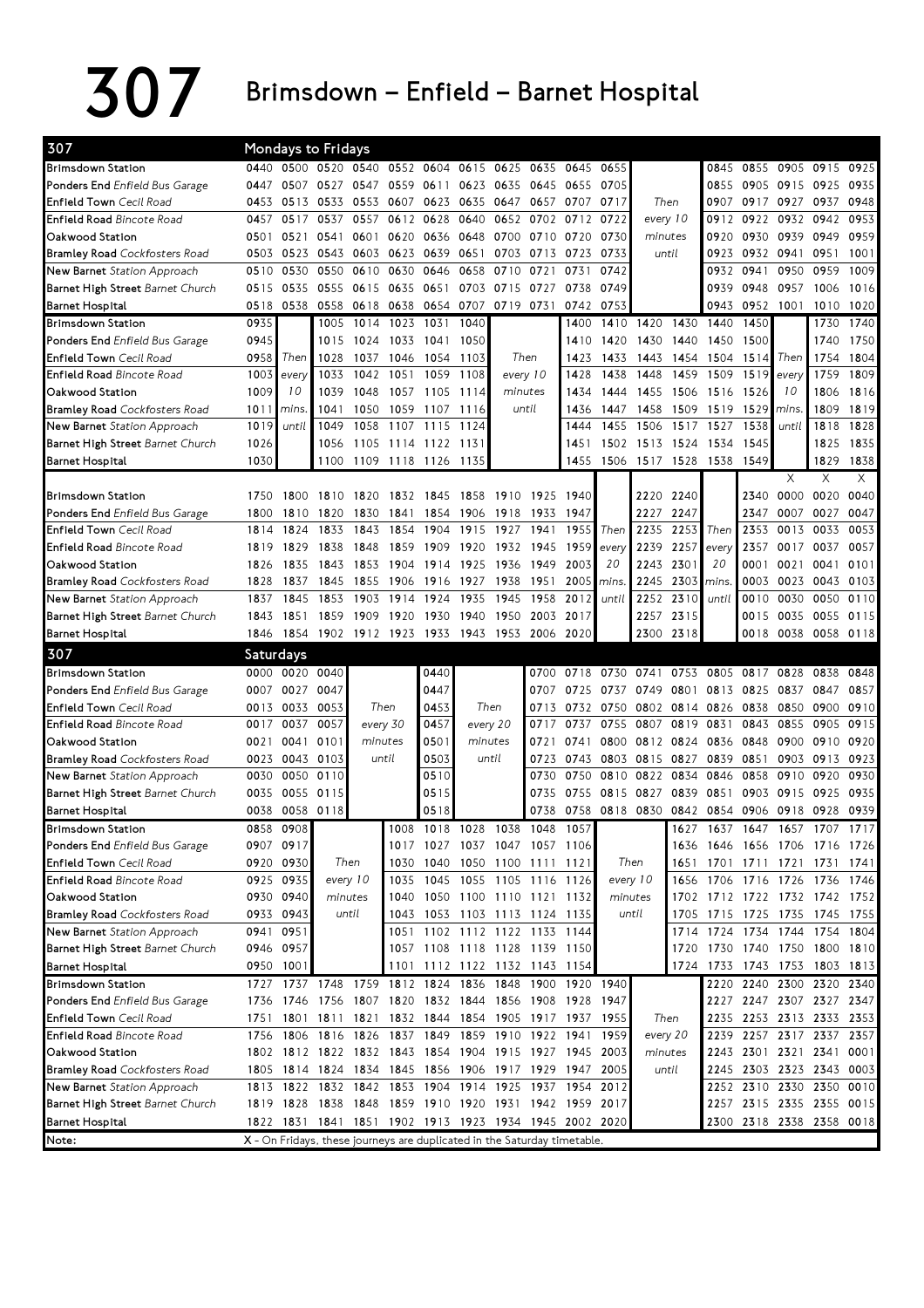| 307                                  | Sundays |           |      |         |          |                  |           |                          |                |      |          |         |          |      |      |          |      |      |
|--------------------------------------|---------|-----------|------|---------|----------|------------------|-----------|--------------------------|----------------|------|----------|---------|----------|------|------|----------|------|------|
| <b>Brimsdown Station</b>             | 0000    | 0020      | 0040 |         |          | 0510             | 0535      | 0605 0635                |                | 0705 |          |         | 0845     | 0905 | 0925 | 0945     | 1005 | 1020 |
| Ponders End Enfield Bus Garage       | 0007    | 0027      | 0047 |         |          | 0517             | 0542      |                          | 0612 0642      | 0712 |          |         | 0852     | 0912 | 0932 | 0952     | 1012 | 1027 |
| <b>Enfield Town</b> Cecil Road       | 0013    | 0033      | 0053 |         | Then     | 0523             | 0548      |                          | 0618 0648 0718 |      | Then     |         | 0858     | 0918 | 0940 | 1000     | 1020 | 1039 |
| <b>Enfield Road Bincote Road</b>     | 0017    | 0037      | 0057 |         | every 30 | 0527             | 0552      | 0622 0652 0722           |                |      | every 20 |         | 0902     | 0923 | 0945 | 1005     | 1025 | 1044 |
| Oakwood Station                      | 0021    | 0041      | 0101 | minutes |          | 0531             | 0556      | 0626 0656 0726           |                |      | minutes  |         | 0906     | 0928 | 0950 | 1010     | 1030 | 1049 |
| <b>Bramley Road</b> Cockfosters Road | 0023    | 0043      | 0103 |         | until    | 0533             | 0558      | 0628 0658 0728           |                |      | until    |         | 0908     | 0930 | 0952 | 1012     | 1032 | 1052 |
| New Barnet Station Approach          | 0030    | 0050      | 0110 |         |          | 0540             | 0605      | 0635 0705                |                | 0735 |          |         | 0915     | 0937 | 0959 | 1020     | 1040 | 1100 |
| Barnet High Street Barnet Church     | 0035    | 0055      | 0115 |         |          |                  |           | 0545 0610 0640 0710 0740 |                |      |          |         | 0920     | 0942 | 1004 | 1025     | 1045 | 1105 |
| <b>Barnet Hospital</b>               | 0038    | 0058 0118 |      |         |          |                  | 0548 0613 | 0643 0713                |                | 0743 |          |         | 0923     | 0945 | 1007 | 1028     | 1048 | 1108 |
| <b>Brimsdown Station</b>             | 1040    |           |      | 1700    | 1720     | 1740             | 1800      | 1820                     | 1840           | 1900 | 1920     |         |          | 2220 | 2240 |          |      | 0040 |
| Ponders End Enfield Bus Garage       | 1047    |           |      | 1707    | 1727     | 1747             | 1807      | 1827                     | 1847           | 1907 | 1927     |         |          | 2227 | 2247 |          |      | 0047 |
| <b>Enfield Town</b> Cecil Road       | 1059    | Then      |      | 1719    | 1738     | 1756             | 1816      | 1836                     | 1856           | 1916 | 1935     |         | Then     | 2235 | 2253 | Then     |      | 0053 |
| <b>Enfield Road Bincote Road</b>     | 1104    | every 20  |      | 1724    | 1743     | 180 <sup>°</sup> | 1821      | 1841                     | 1901           | 1921 | 1939     |         | every 20 | 2239 | 2257 | every 20 |      | 0057 |
| Oakwood Station                      | 1109    | minutes   |      | 1729    | 1748     | 1806             | 1826      | 1846                     | 1906           | 1926 | 1943     | minutes |          | 2243 | 2301 | minutes  |      | 0101 |
| <b>Bramley Road</b> Cockfosters Road | 1112    | until     |      | 1732    | 1750     | 808              | 1828      | 1848                     | 1908           | 1928 | 1945     |         | until    | 2245 | 2303 | until    |      | 0103 |
| New Barnet Station Approach          | 1120    |           |      | 1740    | 1758     | 1816             | 1836      | 1856                     | 1916           | 1936 | 1952     |         |          | 2252 | 2310 |          |      | 0110 |
| Barnet High Street Barnet Church     | 1125    |           |      | 1745    | 1803     | 1821             | 1841      | 1901                     | 1921           | 1941 | 1957     |         |          | 2257 | 2315 |          |      | 0115 |
| <b>Barnet Hospital</b>               | 1128    |           |      | 1748    | 1806     | 1824             | 1844      | 1904                     | 1924           | 1944 | 2000     |         |          | 2300 | 2318 |          |      | 0118 |

Operated by Metroline **Exercise 26.7.21** With the Muslim of the With With Muslim of the 26.7.21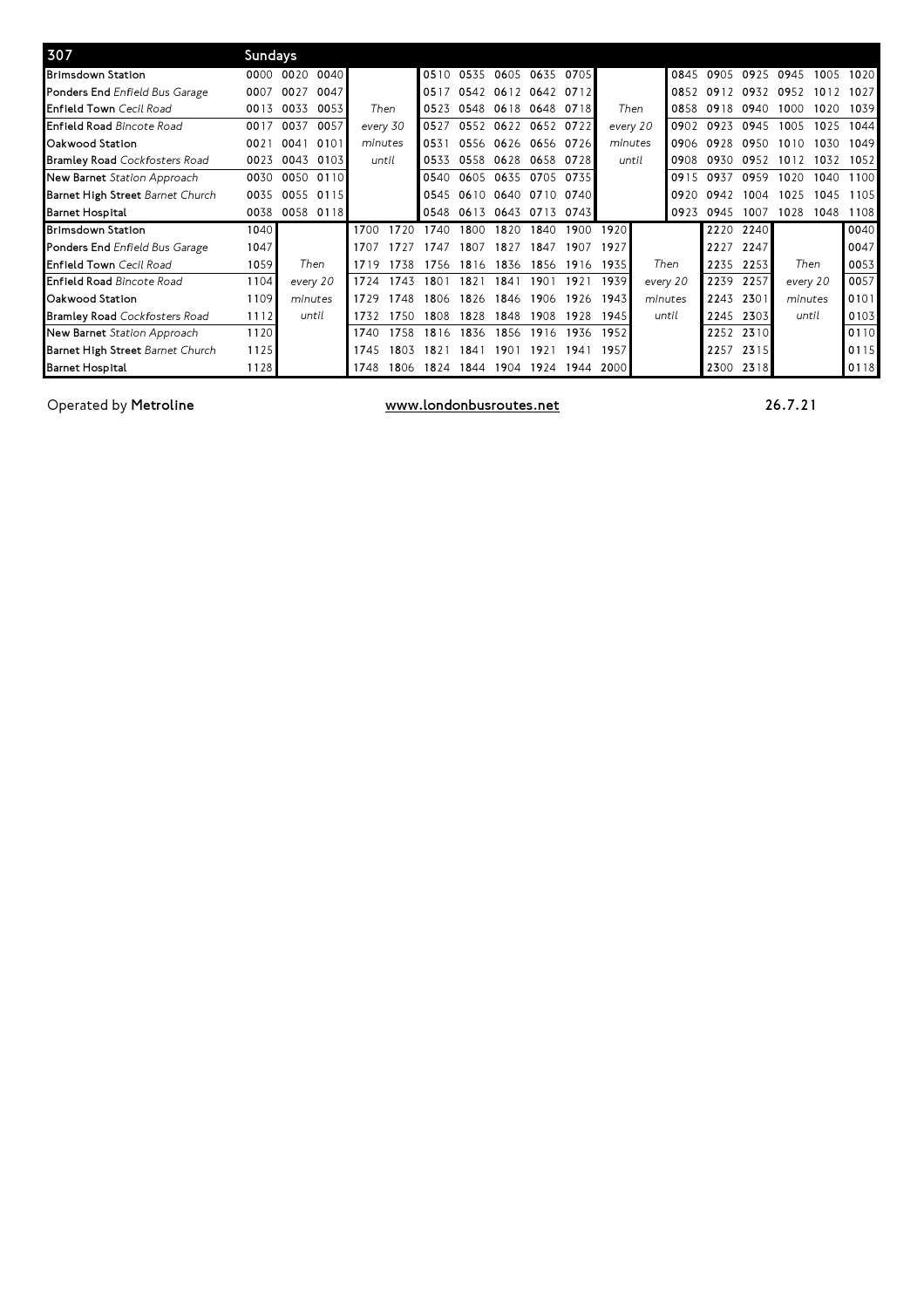307 Barnet Hospital – Enfield – Brimsdown

| 307                                  |      | Mondays to Fridays                                                       |      |                     |                |           |                               |                     |      |           |                |                     |      |                 |            |                |          |
|--------------------------------------|------|--------------------------------------------------------------------------|------|---------------------|----------------|-----------|-------------------------------|---------------------|------|-----------|----------------|---------------------|------|-----------------|------------|----------------|----------|
| <b>Barnet Hospital</b>               | 0458 |                                                                          | 0638 | 0648                | 0658           |           | 0708 0717 0725 0735 0745      |                     |      |           |                |                     | 0855 |                 |            | 0905 0915 0925 | 0935     |
| Barnet High Street Barnet Church     | 0501 |                                                                          | 0641 | 0651                | 0701           | 0712      | 0721                          | 0729                | 0740 | 0752      |                |                     | 0902 | 0912 0922       |            | 0932           | 0941     |
| New Barnet Station Approach          | 0506 | Then                                                                     | 0646 |                     | 0656 0706      | 0717      |                               | 0726 0735           |      | 0747 0759 |                | Then                | 0909 | 0919 0929       |            | 0938           | 0947     |
| <b>Bramley Road</b> Cockfosters Road | 0512 | every 20                                                                 | 0652 |                     | 0702 0712 0724 |           | 0733                          | 0745                | 0757 | 0809      |                | every 10            | 0919 | 0929            | 0937       | 0946           | 0955     |
| Oakwood Station                      | 0514 | minutes                                                                  | 0654 |                     | 0704 0714 0726 |           | 0736 0748                     |                     | 0800 | 0812      | minutes        |                     | 0922 |                 | 0932 0940  | 0949           | 0958     |
| Enfield Road Bincote Road            | 0518 | until                                                                    | 0658 |                     | 0708 0718      | 0730      | 0742 0754                     |                     | 0806 | 0818      |                | until               | 0928 | 0937            | 0945       | 0954           | 1003     |
| <b>Enfield Town</b> Church Street    | 0522 |                                                                          | 0702 | 0713                | 0723           | 0735      | 0747                          | 0759                | 0811 | 0823      |                |                     | 0933 | 0942            | 0950       | 0959           | 1008     |
| <b>Ponders End Tesco</b>             | 0528 |                                                                          | 0708 | 0724 0736 0748      |                |           |                               | 0800 0812 0824 0836 |      |           |                |                     | 0946 | 0955            | 1004       | 1013           | 1022     |
| <b>Brimsdown Station</b>             | 0534 |                                                                          |      | 0714 0732 0744 0756 |                |           | 0808 0820                     |                     |      | 0832 0844 |                |                     | 0954 | 1003            | 1012       | 1021           | 1030     |
| <b>Barnet Hospital</b>               | 0945 |                                                                          | 1355 | 1405                | 1415           | 1425      | 1435 1445                     |                     | 1455 |           |                | 1745                | 1755 | 1805            | 1815       | 1825           | 1835     |
| Barnet High Street Barnet Church     | 0950 |                                                                          | 1400 | 1410                | 1420           | 1430      | 1440                          | 1450                | 1500 |           |                | 1750                | 1800 | 1810            | 1820       | 1830           | 1840     |
| New Barnet Station Approach          | 0956 | Then                                                                     | 1406 |                     | 1416 1426      | 1437      | 1447 1457                     |                     | 1507 |           | Then           | 1757                | 1807 | 1817            | 1827       | 1837           | 1847     |
| <b>Bramley Road</b> Cockfosters Road | 1004 | every 10                                                                 | 1414 | 1424                | 1434           | 1445      | 1455                          | 1505                | 1515 | every 10  |                | 1805                | 1815 | 1825            | 1835       | 1845           | 1855     |
| Oakwood Station                      | 1007 | minutes                                                                  | 1417 | 1427                | 1438           | 1449      |                               | 1459 1509           | 1519 | minutes   |                | 1809                | 1819 | 1829            | 1837       | 1847           | 1857     |
| <b>Enfield Road Bincote Road</b>     | 1012 | until                                                                    | 1422 | 1433                | 1444           | 1455      | 1505 1515                     |                     | 1525 |           | until          | 1815                | 1825 | 1835            | 1842       | 1852           | 1902     |
| <b>Enfield Town</b> Church Street    | 1017 |                                                                          | 1427 | 1438                | 1449           | 1500      |                               | 1510 1520           | 1530 |           |                | 1820                | 1830 | 1839            | 1846       | 1856           | 1906     |
| <b>Ponders End Tesco</b>             | 1031 |                                                                          | 1441 | 1452                | 1503           |           | 1514 1524 1534                |                     | 1545 |           |                | 1835                | 1840 | 1849            | 1856       | 1906           | 1916     |
| <b>Brimsdown Station</b>             | 1039 |                                                                          | 1449 |                     |                |           | 1500 1511 1522 1532 1542 1553 |                     |      |           |                | 1843                | 1848 | 1857            | 1904       | 1914 1924      |          |
|                                      |      |                                                                          |      |                     |                |           |                               |                     |      |           |                |                     |      |                 | X          |                | $\times$ |
| <b>Barnet Hospital</b>               | 1845 | 1909<br>-1857                                                            | 1921 | 1935                | 1950           | 2005      |                               | 2145                | 2205 |           | 2225 2245 2305 |                     | 2325 | 2345            | 0005       |                | 0125     |
| Barnet High Street Barnet Church     | 1849 | 1913<br>1901                                                             | 1925 | 1939                | 1954 2009      |           |                               | 2149                | 2209 | 2229      | 2248           | 2308                | 2328 | 2348            | 0008       |                | 0128     |
| New Barnet Station Approach          | 1856 | 1908<br>1920                                                             | 1931 | 1944                | 1959           | 2014      | <b>Then</b>                   | 2154                |      |           | 2214 2234 2253 | 2313 2333           |      | 2353            | 0013       | Then           | 0133     |
| <b>Bramley Road</b> Cockfosters Road | 1904 | 1928<br>1916                                                             | 1939 | 1951                | 2006 2021      |           | every                         | 2201                | 2221 |           | 2240 2259      | 2319 2339           |      | 2359 0019 every |            |                | 0139     |
| Oakwood Station                      | 1906 | 1918<br>1930                                                             | 1941 | 1953                | 2008           | 2023      | 20                            | 2203                | 2223 | 2242      | 2301           | 2321                | 2341 | 0001            | 0021       | 20             | 0141     |
| <b>Enfield Road Bincote Road</b>     | 1911 | 1923<br>1934                                                             | 1945 | 1957                |                | 2012 2027 | mins.                         | 2207                | 2227 | 2246      | 2305           | 2325                | 2345 | 0005            | 0025 mins. |                | 0145     |
| <b>Enfield Town</b> Church Street    | 1915 | 1938<br>1927                                                             | 1949 | 2001                | 2016           | 2031      | until                         | 2211                | 2231 | 2250      | 2309           | 2329                | 2349 | 0009            | 0029       | until          | 0149     |
| Ponders End Tesco                    | 1925 | 1937<br>1947                                                             |      | 1958 2010 2025 2040 |                |           |                               | 2220                |      | 2239 2257 | 2315           | 2335 2355           |      | 0015            | 0035       |                | 0155     |
| <b>Brimsdown Station</b>             |      | 1954<br>1933 1944                                                        |      | 2005 2017           | 2032 2047      |           |                               | 2227                |      |           |                | 2245 2303 2321 2341 | 0001 | 0021            | 0041       |                | 0201     |
| Note:                                |      | X - On Fridays, these journeys are duplicated in the Saturday timetable. |      |                     |                |           |                               |                     |      |           |                |                     |      |                 |            |                |          |